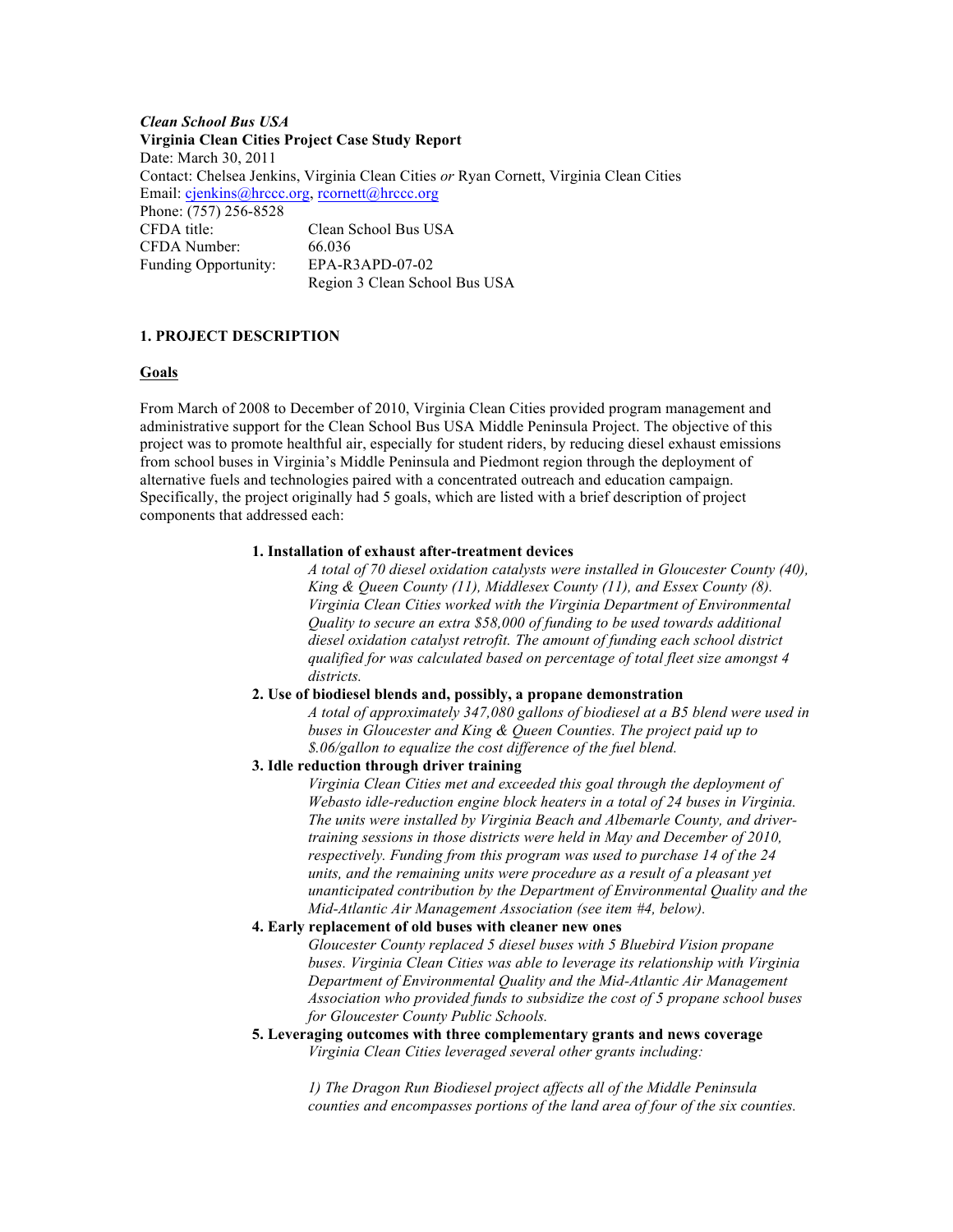*This federally-financed initiative explored ways in which increased use and possible small-scale production of biodiesel could provide economic value to farmers and other landowners and, therefore, help to preserve current and historic agrarian and sylvan land uses to buffer a unique and sensitive watershed that is protected by a Special Area Management Plan.* 

*2) A biofuels preparedness and fuel quality workshop series funded by the Commonwealth of Virginia and the National Biodiesel Foundation produced quick guides and internet-accessible resources for fleets, distributors, retailers and users of biodiesel and other biofuels. The resources were made available to Middle Peninsula school districts and will be an essential part of the biodiesel transition.*

3) *Funding for Gloucester's 5 propane buses and Virginia Beach's 10 idlereduction units was obtained through a Virginia ARRA State Clean Diesel Campaign grant.*

In total, over 100 buses were either fitted with diesel oxidation catalysts, idle-time reducing engine block heaters, replaced with propane buses, or fueled with a biodiesel blend. The project has been a great success and this report will further outline all activities, details, and deliverables associated with its completion in December 2010.

### **Project Partners**

Dragon Run Steering Committee Gloucester County Schools King & Queen County Schools Kingmor Supply Matthews County Schools Middlesex County Schools Mid-Atlantic Air Management Association Phillips Energy Virginia Biodiesel Refinery LLC Virginia Clean Cities Virginia Department of Environmental Quality Virginia Division of Energy Virginia Beach Schools Albemarle County Schools Webasto Virginia Mobile Air Conditioning Systems Bluebird Corporation Commonwealth Bus Sales

### **2. TECHNOLOGIES**

#### **Vehicles and Engines Affected/Procured**

In all a total of 70 buses with either T444E, DT466E engine makes were retrofitted with diesel oxidation catalysts in Middlesex, Essex, King & Queen, and Gloucester Counties. A total of 24 buses were retrofit with Webasto Thermotop engine block heaters in Albemarle County and Virginia Beach. Gloucester County replaced 5 diesel buses with Bluebird Vision propane buses. Finally, over 347,000 gallons of B5 biodiesel was used by Gloucester and King & Queen Counties as part of the biodiesel buy-down portion of the project. A detailed description of every vehicle used in the Clean School Bus projects is included in the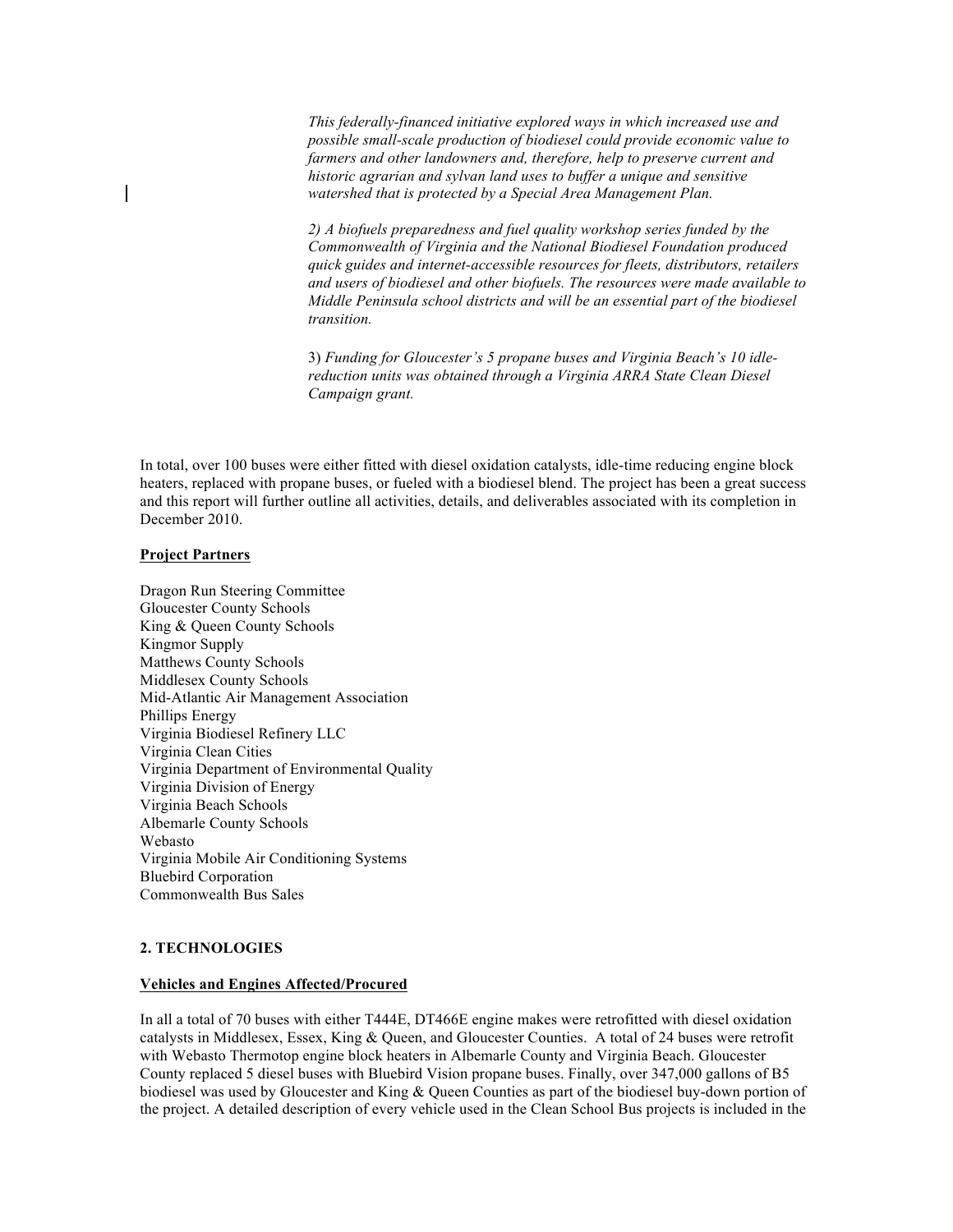attached excel file. The file includes Bus Number, Year, Make, Model, Engine, and Route Type. All data related to emissions and cost reductions is also included.

# **Emissions and Cost Analysis**

### **Biodiesel**

A total of 347,080 gallons of biodiesel at a B5 blend were put in use in the project period by Gloucester and King & Queen Counties. A total of \$20,057 in differential cost was paid throughout the project. According to the National Biodiesel Board's calculator, this level of B5 results in a reduction of CO2 of over 3%, a reduction of NOx of slightly under 1%, and a reduction of Particulate Matter of over 3% these and other emissions reductions can be viewed in *Figure 1*.

| <b>Average Change</b>                      | <b>PM</b> | HC        | CO          | <b>NOx</b> | <b>SO2</b> | CO <sub>2</sub> |  |
|--------------------------------------------|-----------|-----------|-------------|------------|------------|-----------------|--|
| Percent<br><b>Reductions</b>               | $-3.14$   | $-5.44$   | $-3.23$     | 0.49       | $-5.00$    | $-3.92$         |  |
| <b>Pounds of</b><br>emission<br>reductions | $-116.40$ | $-157.95$ | $-1.295.76$ | 256.17     | $-76.53$   | $-279,585.26$   |  |

*Figure 1: Biodiesel usage emissions reductions (based on usage of 347,080 gallons of B5)*

### **Diesel Oxidation Catalysts**

Diesel Oxidation Catalysts were installed on 40 buses in Gloucester County, 11 buses in Middlesex, 11 in King & Queen, and 8 in Essex. Including installation, the total cost for the retrofits was \$38,520. Fueling or mileage records were unavailable for the buses that had DOCs installed. However, we can calculate an estimate of emissions reductions by using an average amount of miles traveled based on information that we received from Gloucester County.<sup>\*</sup> Based on these calculations, the 70 buses during the 32-month period from installation to present traveled an estimated 1,769,600 miles. According to EPA verified emission reductions by DOCs, at least 39.32 tons of emissions were reduced. *Figures 2* and *3* show before and after photos of DOC installations, and *Figure 4* shows emissions calculations for DOC retrofits.



*Figure 2: Muffler before DOC installation Figure 3: Muffler after DOC installation*



 <sup>\*</sup> *As part of the propane component of this project, Gloucester compiled information which included average miles travelled for their propane buses as well as two other control fleets. These buses travelled similar routes over similar terrain as the 70 DOC buses. It can also be reasonably assumed that the variance in route type and length represented in these control groups is to some extent representative of the 70 in this component.*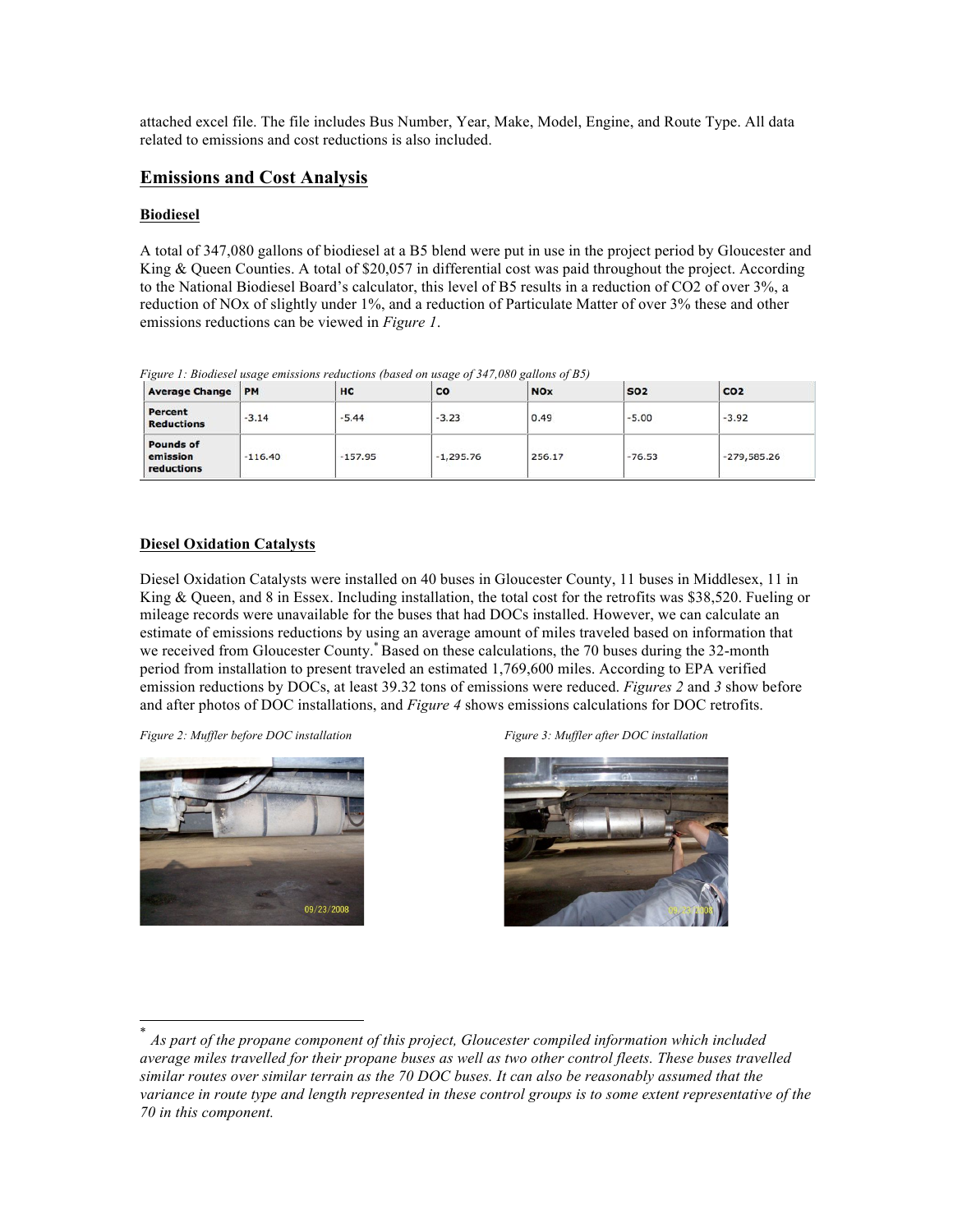*Figure 4: DOC emissions reductions*

| Oxides of Nitrogen emissions w/o catalyst:      |                       | Oxides of Nitrogen reduced due to DOC:   |                      |
|-------------------------------------------------|-----------------------|------------------------------------------|----------------------|
| 1,769,600 miles x 12 g/mile = 21,235,200 grams  | $(23.4 \text{ tons})$ | 21.235,200 grams x $2 = 4.247,040$ grams |                      |
| Particulate Matter emissions w/o catalyst:      |                       | Particulate Matter reduced due to DOC:   |                      |
| 1,769,600 miles x .3 g/mile =530,880 grams      | (.6 tons)             | 530,880 grams x .2 = 106,176 grams       | $[.12$ tons)         |
| Hydrocarbon emissions w/o catalyst:             |                       | Hydrocarbons reduced due to DOC:         |                      |
| 1,769,600 miles x 3.9 g/mile = 6,901,440 grams  | $(7.6 \text{ tons})$  | 6.901.440 grams x .5 = 3.450.720 grams   | $[3.8 \text{ tons}]$ |
| Carbon Monoxide emissions w/o catalyst:         |                       | Carbon Monoxide reduced due to DOC:      |                      |
| 1,769,600 miles x 46.5 g/mile =82,286,400 grams | $(90.7 \text{ tons})$ | 82,286,400 grams x .4 = 32,145,560 grams | [35,4 tons)          |

### **Propane**

The Propane pilot in Gloucester County showed a decrease in the cost per mile using propane versus conventional diesel. Over the course of the project, the five propane buses were compared to control groups that included four similar diesel buses and the rest of Gloucester's fleet.\* The five propane buses had a lower fuel economy, but the drastically reduced cost in vehicle maintenance made the five propane buses cost an average of 44.4 cents per mile versus an average of 49.4 cents per mile for the control group and 54.9 cents per mile for the rest of the fleet. Based on a 15-month period between October 2009- November 2010, Gloucester County saved \$6,897.57 in fuel and maintenance costs on their 5 propane buses. In total it is estimated that they reduced their petroleum usage by 68 barrels and eliminated 8.4 short tons of greenhouse gas emissions. Appendix B of this report includes a case study done by VCC highlighting this project.

### **Idle Reduction**

This project provided 14 Webasto Thermotop engine block heaters to Albemarle County at a cost of \$28,835 and a leveraged grant provided 10 to Virginia Beach. For the Virginia Beach Idle Reduction pilot, data collected indicates that the installed fuel operated heaters have reduced total excessive idling by an average of 13.5 minutes per bus per day, or 23% based on averages. Our data also shows that the fuel cost due to idling was the same in the months of January, February and March 2011 as in the year prior, though, if the increase in the average fuel price between the periods is factored in, each heater has saved each bus \$.64 per day. For a 180-day school year, this represents a \$1,152.00 savings due to idle reduction. Emissions were also reduced by an average of 23% per bus. Based on a 180-day school year, the ten heaters installed in Virginia Beach reduced total emissions by 2.68 tons. The Albemarle project, which saw heaters deployed this quarter, is only beginning to report back data, but the results are likely to be similar.

# **3. OUTREACH AND PUBLICITY**

# **Events**

In addition to numerous meetings with project partners to inform, analyze data, and plan project components, several outreach-focused events were held throughout the project period:

# *2/27/08:* **Clean School Bus Kick-off Meeting**

Introduced fleets and project partners to the project proposed and discuss implementation, timelines and logistics. Virginia Clean Cities discussed DOC benefits and cost effectiveness, as well as installation logistics and convenient scheduling.

# *10/11/08:* **Dragon Run Day**

 <sup>\*</sup> *Appendix A of this report includes the reporting template mentioned here*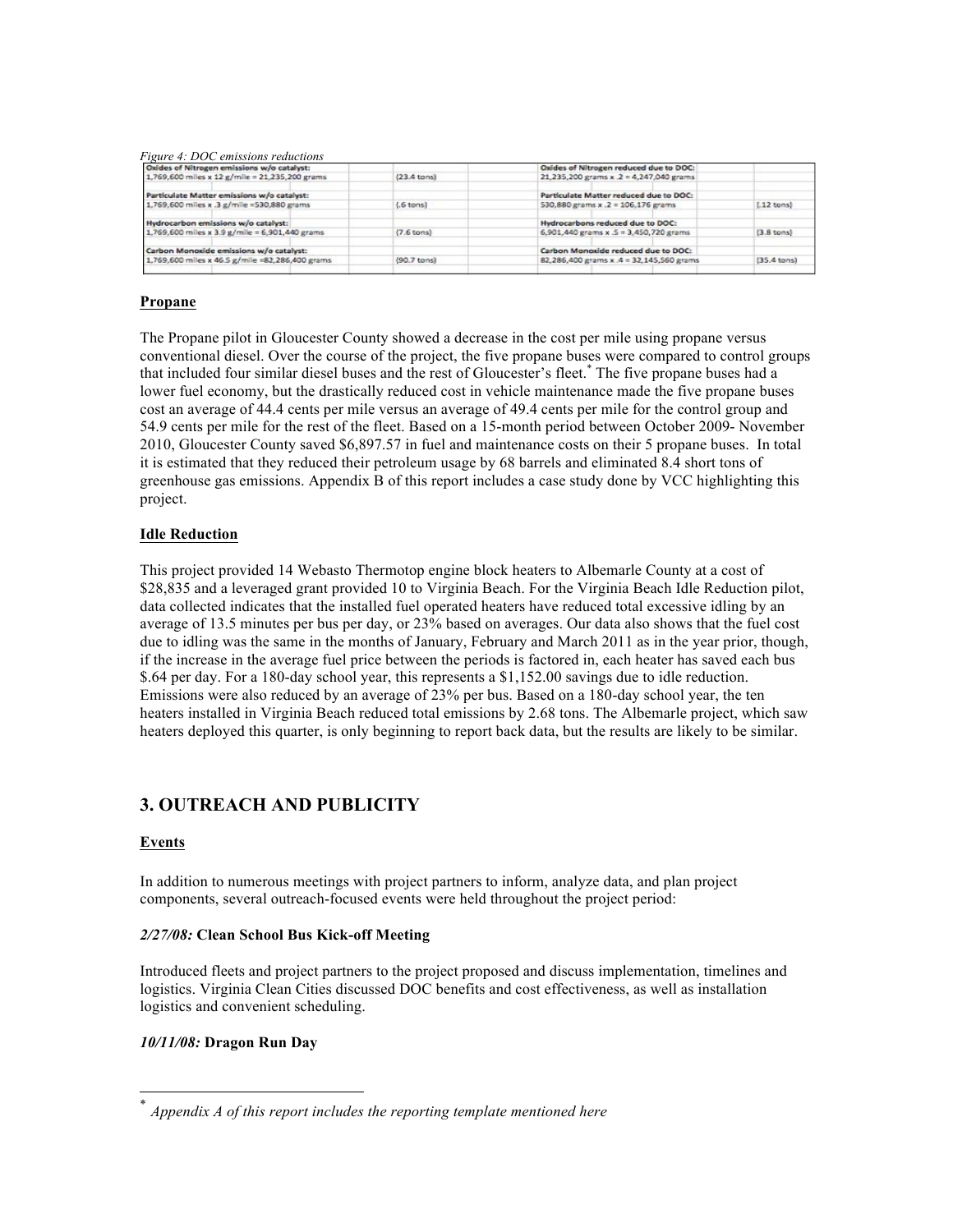Virginia Clean Cities sponsored the  $4<sup>th</sup>$  annual Dragon Run Day at Thousand Trails Campground in Gloucester County, and planned a media event to provide "I Saved a Dragon" Awards to Gloucester County Public Schools, Dennis Sulick of Virginia Biodiesel Refinery, and John Phillips of Phillips Oil & Gas. Virginia Delegate Harvey Morgan spoke. VCC also manned a booth that featured materials on the Dragon Run Clean School Bus project, and answered questions from the public. Gloucester County provided a school bus that had a DOC installed.

*Figure 3: Biodiesel in the Middle Peninsula was branded as Figure 4: VCC and Virginia Biodiesel Refineries Booth "Dragon Power"*





*11/12-14/08:* **Propane Engine Fuel Summit, Detroit, MI**

The following individuals attended the Propane Engine Fuel Summit in Detroit, Michigan on November 12-14, 2008:

*Roger Kelly* – Fleet Administrator, Gloucester County Public Schools *Michael Brown* – Associate Director of Pupil Transportation, Virginia Department of Education *John Phillips* – Owner and President, Phillips Oil & Gas

*Chelsea Jenkins* – Coordinator, Hampton Roads Clean Cities Coalition

All questions that project partners had concerning propane buses were answered, clearing the way for the propane component of this project to be a success. Bluebird officials gave a tour of the Bluebird Propane Vision answered questions about the bus, refueling, safety, maintenance, etc.

# *3/18-19/09:* **Virginia Propane Engine Fuel Road Show**

Propane road show events were held in Poquoson and Fairfax over two days and attracted a total of over 175 participants. The events included presentations by VCC, Propane Education and Research Council, the Virginia Propane Gas Association, Blossman Propane and Gas, Clean Fuel USA, Roush, Blue Bird, and American Alternative Fuel. Several propane vehicles were also displayed, including a Blue Bird Propane Vision School Bus, Roush Propane F-150, a propane taxi, and several propane fueled lawn tools.



*Figure 5: Road Show events were well attended Figure 6: Gloucester County officials with Bluebird Propane Vision Bus*

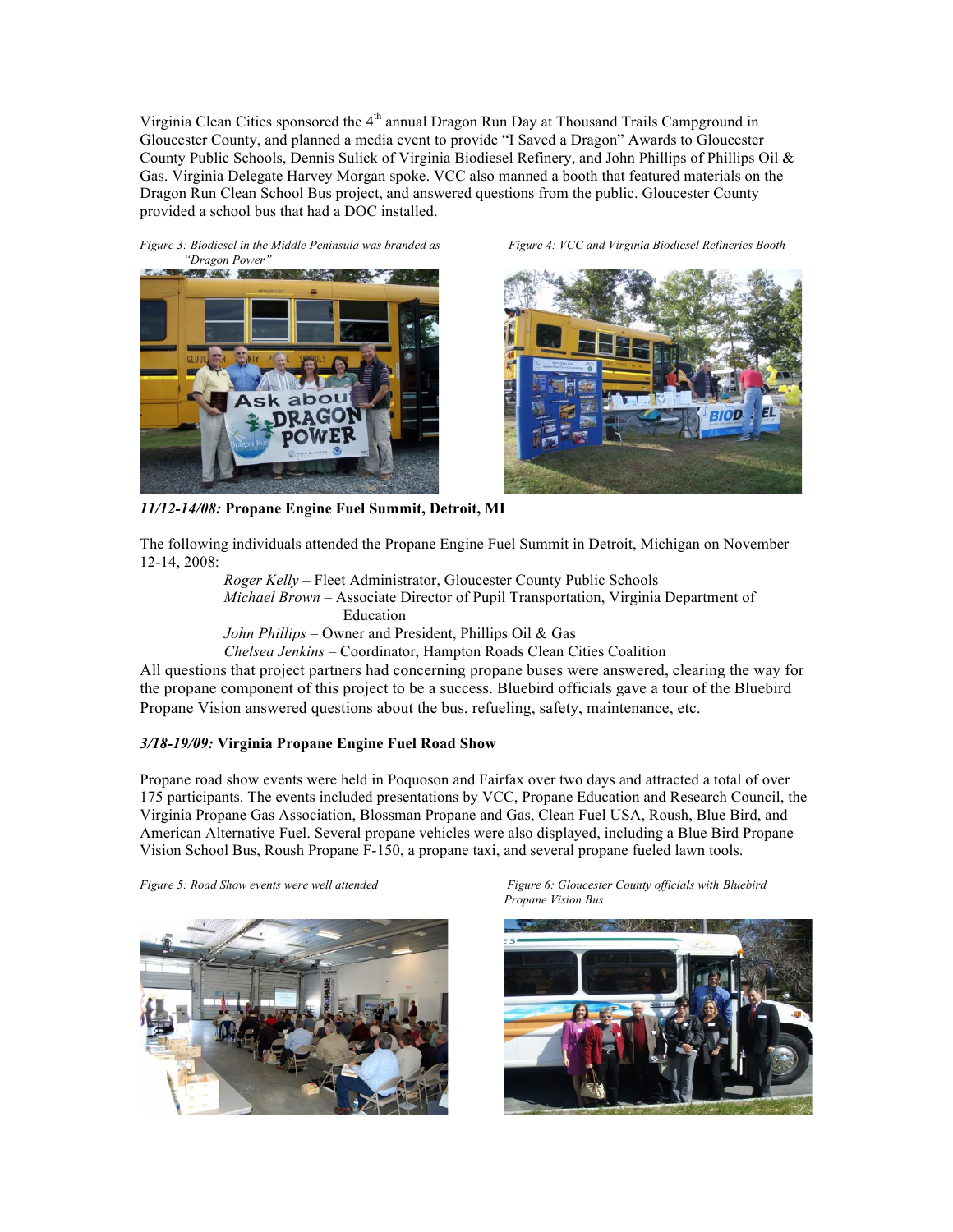# *10/26/09:* **Gloucester County Propane Media Event**

Chelsea Jenkins coordinated a media event in Gloucester County Public Schools on Monday, October 26, 2009. Congressman Rob Wittman, Delegate Harvey Morgan, School Board Chair Ann Burrus, and other dignitaries attended the event. It was extremely successful and was covered in the local newspaper as well as on Wavy TV 10.\*

*Figure 7: Gloucester officials at media event*



### **Publications**

The following publications were produced by Virginia Clean Cities throughout the grant period to highlight successes of the project:

Aug/Sept Edition Stakeholder Update (available at http://www.hrccc.org/wpcontent/uploads/2010/04/26/stakeholders-update/Stakeholder-Update.pdf, see page 2)

o Southeast Forward Fuels Fix Summer Edition – Virginia Clean Cities article (available at http://eerc.ra.utk.edu/etcfc/sefix/ezines/SEFuelsFix\_Summer10\_Final.pdf, see pg 6)

o Presentation at AFVi (available at http://afvi.org/NationalConference2008/presentations/, see Sunday, May 11 session "Other People's Money")

- o Dragon Run Day Press Release, also sent to 1,100 stakeholders via email
- o Dragon Run Day Event Page- http://www.mppdc.com/dragon/dragonrunday.shtml
- o Website Information (see our website www.hrccc.org)
- o Success Story (See our site http://www.hrccc.org/home/successstories.html)
- o "From Preservation to Propane: An Unlikely Story" presented to fellow Clean Cities Coordinators about the history of this project. See http://www.hrccc.org/home/successstories.html
	- o Press Release and media event invite (see our site

http://www.hrccc.org/propane/propanehome.html)

o Fact Sheet "Gloucester County Propane School Bus Case Study" (see http://dl.dropbox.com/u/4023759/GC%20Propane%20Fact%20Sheet.pdf)

o Gloucester Media Event YouTube- http://www.youtube.com/watch?v=ke1zHZkgxfo

### **Educational Outreach**

VCC conducted driver training in idle-reduction technologies and practices in Albemarle County and Virginia Beach during installations of idle-reduction technology. All affected bus drivers and mechanics were in attendance and heard presentations from VCC, Webasto, and VMACS. Also, VCC developed with MARAMA an idle-reduction curriculum for  $5<sup>th</sup> - 7<sup>th</sup>$  graders. As part of this project, VCC produced an SOL

\* Press clippings:

http://www.wavy.com/dpp/news/local news/Local wavy gloucester propane school buses 20091027 http://www.lgean.org/news.cfm#4835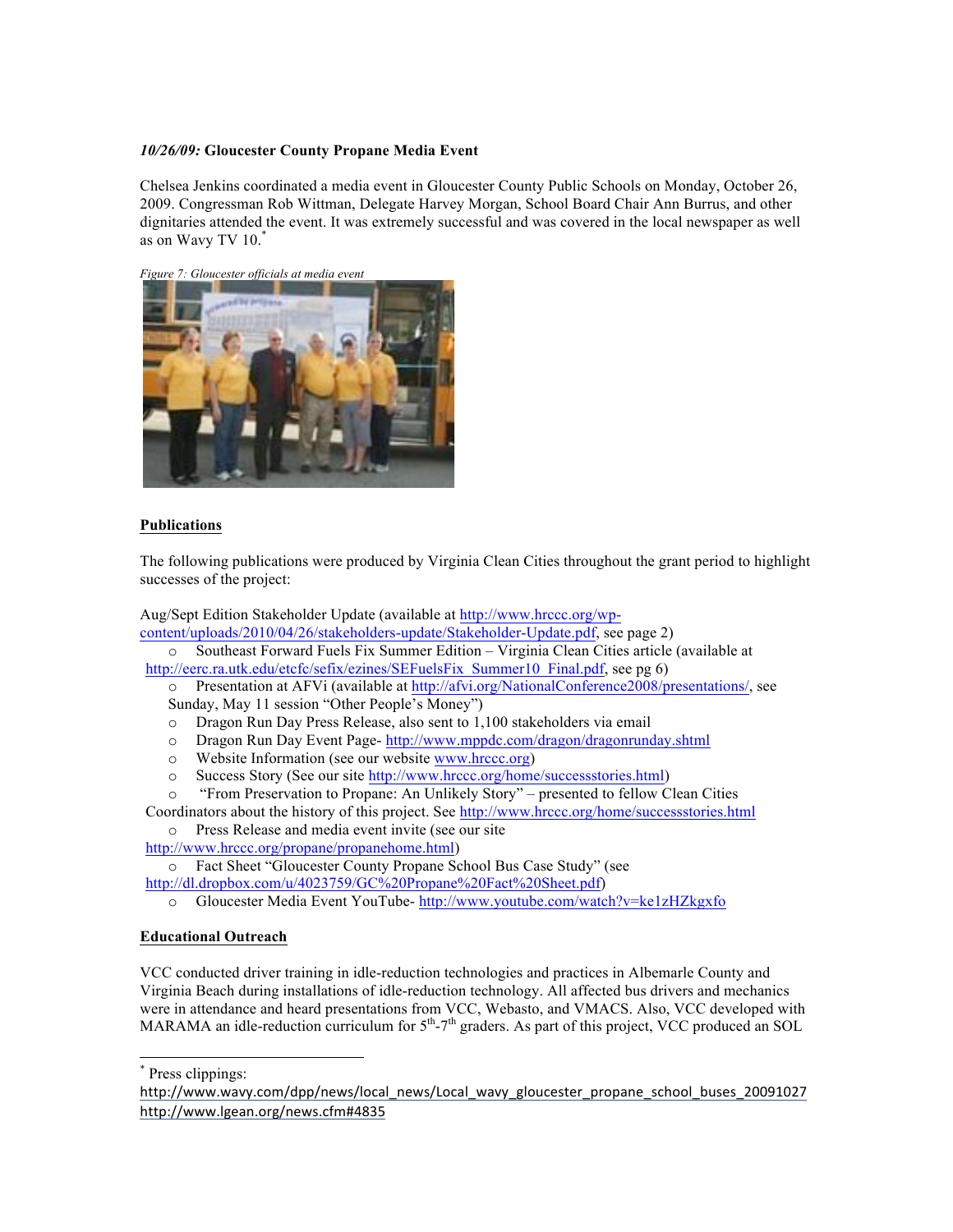review that outlined idle-reduction teaching opportunities that were in line with Virginia's Standard's of Learning.

# **4. LESSONS LEARNED**

Lessons learned in this project revolve mostly around creating buy-in to get people to be "early-adopters" and precedent-setters when it comes to new fuels and technology. This is not always an easy task. For example, VCC had issues with finding a school district to adopt idle-reduction technology. The idea was pitched to several districts before Albemarle chose to take part. VCC also encountered issues finding biodiesel suppliers who would convert or install biodiesel pumps. In total, though, the project highlighted some great successes in creating buy-in through hard work at the front-end with contacts in school districts to ensure that all of their questions were answered in a satisfactory way. VCC worked hard to provide exhaustive information from several sources for stakeholders to consider as they weighed their decisions. As we learned, when you have engaged fleet managers and directors from the start, you're much more likely to smoothly work through any issues they encounter down the road.

Another lesson that is a consideration for future projects is the question of data collection. VCC learned that a close relationship with fleet administrators and standardized, user-friendly reporting templates are highly important for gathering accurate and useful data. While there were logistical issues with data retrieval for the DOC and biodiesel projects (either the buses weren't specifically defined, or were defined but no method to track them accurately existed) the propane and idle-reduction projects proved to be successful at creating a record of a positive application of an alternative fuel or technology.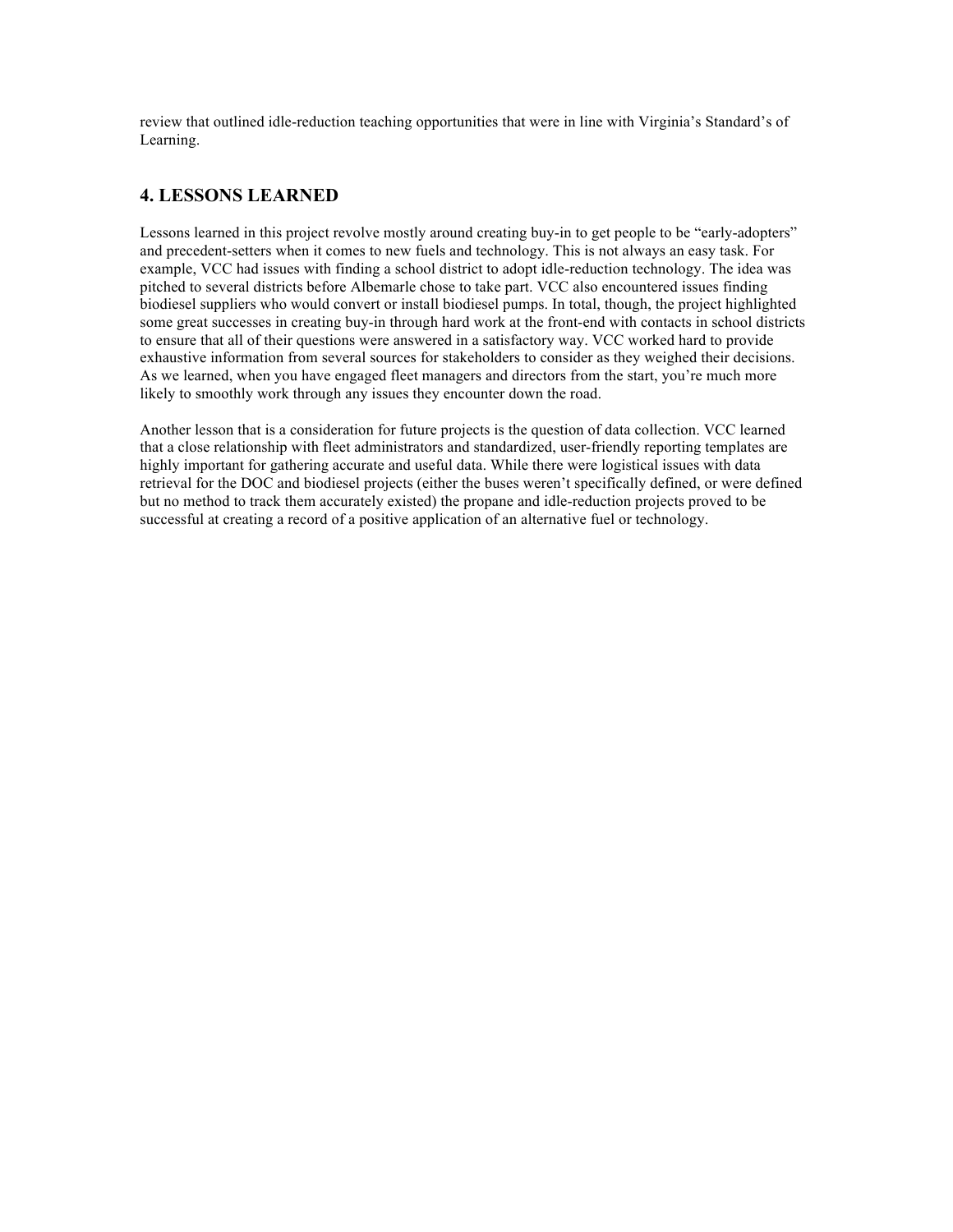# **APPENDIX A**

Data reporting template and example for GCPS Propane Project

|               | PROPAINE SCHOOL BUS DATA |         |                                                       |     |                         |                     |                       |                             |
|---------------|--------------------------|---------|-------------------------------------------------------|-----|-------------------------|---------------------|-----------------------|-----------------------------|
| Data Range    |                          |         |                                                       |     |                         |                     |                       |                             |
|               |                          |         | Bus information (Engine Make, Model, Bus Make, Model) |     |                         |                     |                       |                             |
| Court         | <b>Bus</b><br>Number     | Mileage | Fuel Use<br>(pri)                                     | MPG | Fuel<br>Cost<br>(S/DOE) | Maintenance<br>Cost | Maintenance<br>Detail | Route<br><b>Information</b> |
| 1             |                          |         |                                                       |     |                         |                     |                       |                             |
| $\rightarrow$ |                          |         |                                                       |     |                         |                     |                       |                             |
| 3             |                          |         |                                                       |     |                         |                     |                       |                             |
| $\cdot$       |                          |         |                                                       |     |                         |                     |                       |                             |
| $\sim$        |                          |         |                                                       |     |                         |                     |                       |                             |

| œ                 | IL SCHOOL BUS DATA |             |     |            |             |                                  |                         |             |             |  |
|-------------------|--------------------|-------------|-----|------------|-------------|----------------------------------|-------------------------|-------------|-------------|--|
| <b>Data Range</b> |                    |             |     |            |             |                                  |                         |             |             |  |
| Coun              | thus.<br>luxetatus | Fuel<br>Use | MFG | <b>Max</b> | <b>SALA</b> | Bus<br><b>b</b><br><b>Saltal</b> | Fuel<br>Cost<br>(S/DOF) | <b>Cost</b> | <b>Hail</b> |  |
| ı                 |                    |             |     |            |             |                                  |                         |             |             |  |
| ż                 |                    |             |     |            |             |                                  |                         |             |             |  |

|                |    |     |                       |                          |        |              |              |                  | COST ANALYSIS @ PROFAGE vs. DEDG, POASTED SO COL BLOSS<br>WW.CD-Sperar.CT |          |                   |             |                    |                   |                |                 |                 |                 |  |
|----------------|----|-----|-----------------------|--------------------------|--------|--------------|--------------|------------------|---------------------------------------------------------------------------|----------|-------------------|-------------|--------------------|-------------------|----------------|-----------------|-----------------|-----------------|--|
|                |    |     |                       |                          |        |              | <b>Tixes</b> |                  |                                                                           |          |                   |             | <b>SALE</b>        |                   |                |                 |                 |                 |  |
|                |    |     | <b>Diffries</b>       | <b>Bardio</b>            |        | 肺炎           |              |                  | <b>River</b>                                                              |          |                   |             |                    | <b>Sillia</b>     | ti (f)         |                 |                 |                 |  |
| л              |    | 211 | <b><i>BITTER</i></b>  | <b>BadO</b>              | 31,    | 31.54        | 187          |                  | "tas) " susa                                                              |          |                   |             | <b>FILS!</b>       | <b>MR</b>         | $\mathbb{Z}2$  |                 |                 |                 |  |
| ×              | ٠  | 2H) | <b>Miller</b>         | <b>Bailt</b>             | 31.    | <b>19.5G</b> | UN.          | $"$ 1341 $'$ .9. | <b>SKY</b>                                                                |          |                   |             | <b>INFS</b>        | W6                | 53             |                 | B               |                 |  |
| $\mathbb{R}$   |    |     | 34 Van                | Refer                    | $-0.5$ | 38.04        | 106          |                  | FIASA TIBAR                                                               | $+13$    |                   | -10         | $314$ <sup>*</sup> | DATE <sup>*</sup> |                | WW <sup>*</sup> | B6 <sup>5</sup> | BE 1            |  |
| $\mathbb{R}$   |    |     | 7 25 Mile July 15 318 |                          |        |              |              |                  | UE "US! " ESES OF "                                                       |          |                   | w           | 85'                |                   | W <sub>2</sub> | HD <sup>*</sup> | EE <sup>*</sup> | 87.1            |  |
|                |    |     |                       |                          |        |              | $-3.5$       |                  | THEY KEY                                                                  |          |                   | <b>SC H</b> |                    | ٠                 |                |                 |                 | ME E            |  |
| s,             |    |     |                       |                          |        | 兵庫           | 1.31         |                  | "uss" area                                                                | $\equiv$ |                   | ET.         | E.V                | <b>MEE</b>        | EI             | E2 <sup>7</sup> | EE'             | RT <sub>2</sub> |  |
| Y.             | s. |     |                       |                          | ₽ë     | 罚额           |              |                  | 100 T. 102 T. SOURI                                                       | e        | $\langle \rangle$ | Ef.         | 11'                | M2 <sup>r</sup>   | 15.3           | Ell'            |                 | BE BE 3         |  |
| ×              |    |     |                       |                          |        | 収益           | <b>VALL</b>  | T mi             | 下京都市                                                                      |          |                   | <b>COL</b>  | 0,3037             | BGS <sup>7</sup>  | 33             | 11'             | sea'            | DOCT E          |  |
| $\overline{a}$ |    |     |                       |                          | 2.44   | 官庫           | <b>kan</b>   |                  | 7 ray 7 stata                                                             |          |                   | 10          | BHF <sup>*</sup>   | 842 23            |                | 15              | EE <sup>*</sup> | 118.1           |  |
| ž              |    |     |                       |                          | 三级     | 四端           |              |                  | (2011 P.O.S.)                                                             | 冒        |                   | <b>EE</b>   | JUL!               |                   |                | E#"             | EE <sup>r</sup> | $11.8-1$        |  |
|                |    |     |                       |                          |        |              |              |                  | <b>FOR THE COME CO. THE SHIP</b>                                          |          |                   |             |                    | 日本市               | $-0.0$         | 新度              |                 | <b>DELIE D</b>  |  |
|                |    |     |                       | Top School Buy Final 773 |        |              |              |                  |                                                                           |          |                   |             | a pag              | 東西                |                |                 |                 |                 |  |